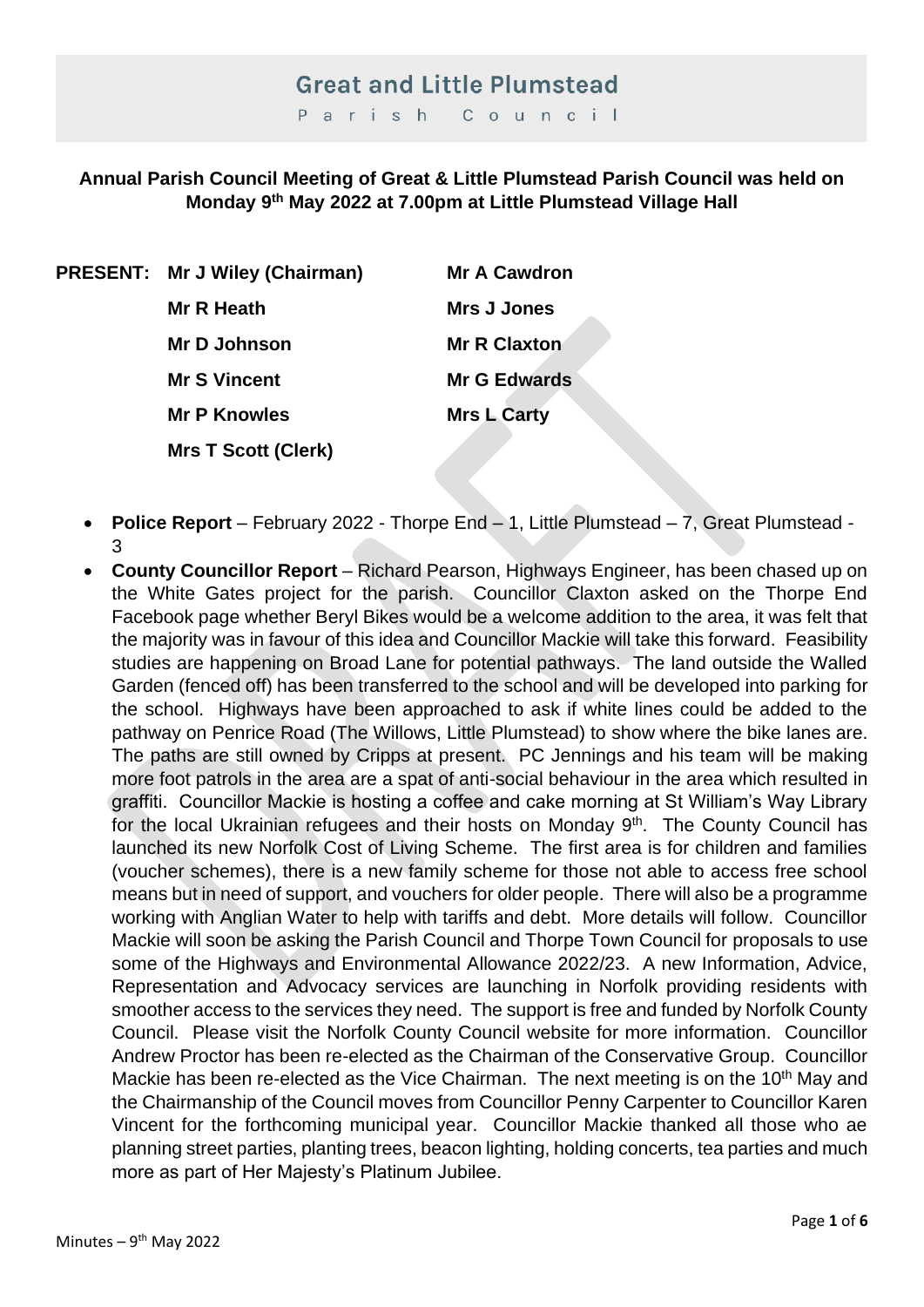- **District Councillor Report** At the Extraordinary Council Meeting on 12<sup>th</sup> May Broadland DC will be deciding on sharing accommodation with South Norfolk Council. If agreed, this will involve moving the Broadland Council office to the Broadland Business Park where they will occupy the Horizon Building (formerly one of the Aviva buildings). *Councillor Vincent*  explained that the move would be an overall saving to Broadland DC. The resurfacing of the church carpark, Little Plumstead is scheduled for the Summer holidays other issues which have been raised are: fencing issues  $-$  to be reviewed at site visit, green post  $-$  to be investigated on site visit, buddleia roots – have been treated with a herbicide which should prevent future growth, debris in the corner – to be removed as part of the resurfacing work, the raised area of the carpark – to be left as is. *Councillor Vincent confirmed that the proposed dates for works are 25th July or 1st August.* The regular health and safety inspection carried out on the tree belt/dog walk, Thorpe End raised not concerns. Some works have been identified in the vicinity of the entrance and to reduce 2 young beech to clear property by 3m. The contractor has been asked to assess whether any works can be carried out due to the nesting season and will report back. Natural England and DEFFRA on 16<sup>th</sup> March 2022 issued notice to the findings of the state of rivers. The issue is affecting 47 Local Authorities across the country. As a result all planning authorities are now required to ensure that any planning permission granted for over night accommodation can demonstrate it has a neutral or better impact on the nutrients it will produce. If this isn't shown the permission is unlawful. There are currently no measures or abilities to demonstrate this which is causing delays in determining applications. Broadland residents are invited to join together for the live streaming of BBC's coverage of the Party in the Palace at Blickling Estate on Saturday 4<sup>th</sup> June at 5pm. New kerbside collection service has started with an aim to reduce waste and increase recycling. Small electrical items, batteries and textiles will be collected.
- **Public Participation –** None

### **AGENDA**

#### 1. **ELECTION OF CHAIRMAN TOGETHER WITH SIGNING OF DECLARATION OF ACCEPTANCE**

Councillor Joe Wiley was nominated as Chairman, proposed by Councillor Cawdron and seconded by Councillor Jones and elected unanimously. He signed the Declaration of Acceptance of Office.

#### 2. **ELECTION OF VICE-CHAIRMAN**

Councillor Shaun Vincent was nominated as Vice-Chairman, proposed by Councillor Johnson and seconded by Councillor Edwards and elected unanimously. He signed the Declaration of Acceptance of Office.

#### 3. **TO ACCEPT APOLOGIES FOR ABSENCE**

Councillor Bullen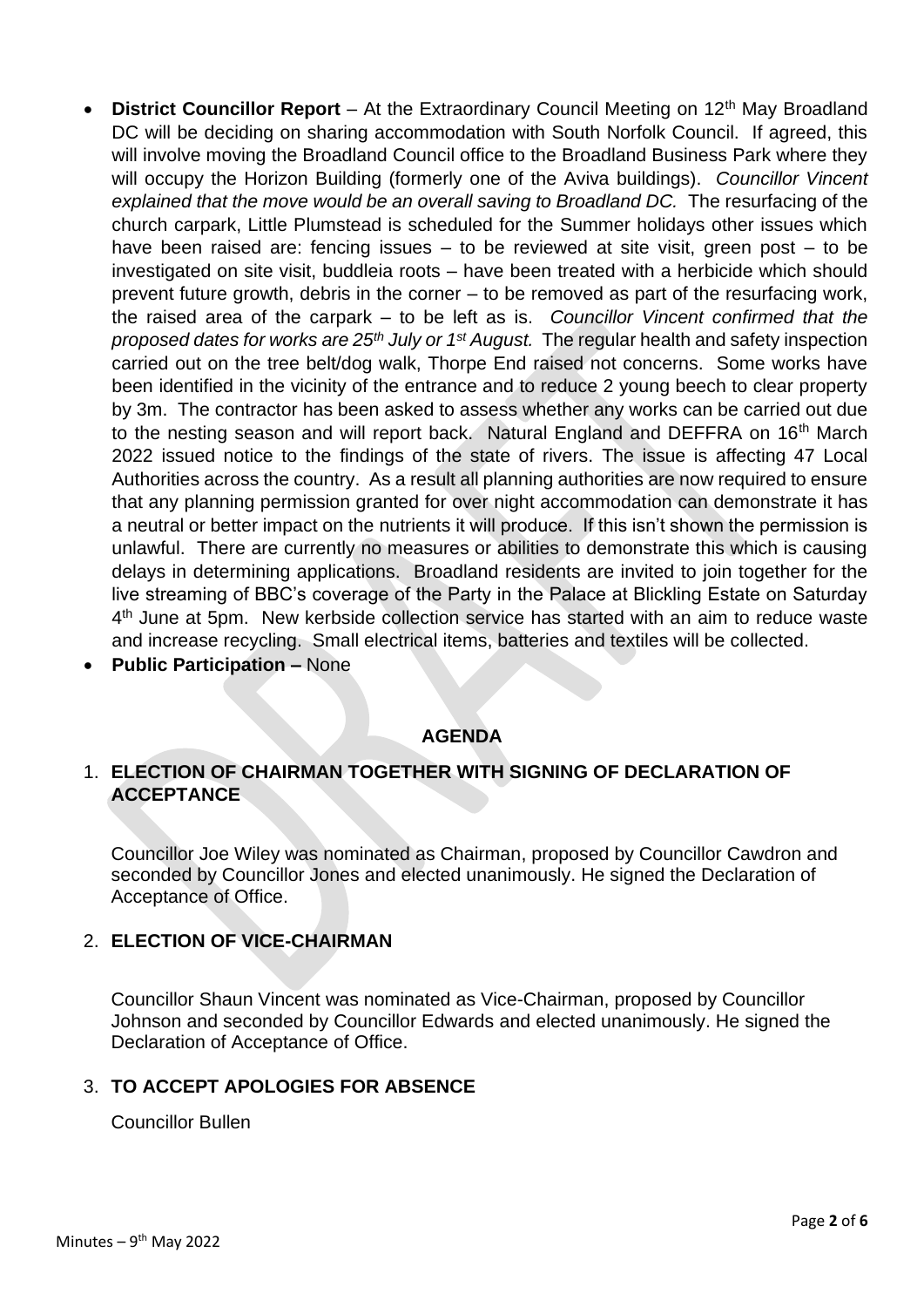### **4. TO CONSIDER DECLARATIONS OF ACCEPTANCE OF OFFICE THAT HAVE NOT BEEN RECEIVED AND DECIDE WHETHER TO GRANT AN EXTENSION OR DECLARE THE SEAT VACANT**

**None** 

#### **5. TO RECEIVE DECLARATIONS OF INTEREST**

Councillor Carty - item 13

### **6. TO AGREE THE MINUTES OF THE ANNUAL PARISH COUNCIL MEETING HELD ON 24th MAY 2021**

Error. These were previously agreed in June 2021.

## **7. TO AGREE THE MINUTES OF THE PARISH MEETING HELD ON 11TH APRIL 2022**

Agreed. Councillor Vincent confirmed that Broadland District Council has had no discussions about potential plans for the Flatland's woodland, Little Plumstead. The Clerk is still waiting for the transfer documents for the Church Road amenity land. The tender for Rosebery Field will go live shortly, once a new plan has been drawn showing the potential shorter pathway.

#### **8. TO APPOINT COMMITTEES AND REPRESENTATIVES:**

- a. **FINANCE COMMITTEE –** Councillors Wiley, Vincent, Cawdron, Jones, Johnson, Heath, Edwards and Knowles
- b. **DATA PROTECTION COMMITTEE -** Councillors Wiley, Vincent, Cawdron, Jones, Johnson, Heath, Edwards and Knowles
- c. **ALLOTMENT REPRESENTATIVE –** Councillor Johnson
- d. **TREE WARDEN –** Councillor Johnson
- e. **PLAY EQUIPMENT INSPECTORS –** Councillor Johnson, Edwards and Claxton
- f. **WEBSITE –** Councillor Heath
- g. **VILLAGE HALL –** Councillor Claxton, Jones, Bullen and Edwards
- h. **YOUTH ENGAGEMENT –** Councillor Carty
- i. **CIL COMMITTEE –** Councillor Cawdron, Carty, Jones, Johnson, Heath, Edwards and Knowles. The Clerk asked if this committee could be changed to Section 106 and CIL Committee which was agreed. The documentation will be updated and adopted.
- j. **PLUMSTEAD COMMUNITY AND SPORTS PAVILION ADVISORY COMMITTEE –** Councillors Wiley, Vincent, Cawdron, Claxton, Carty, Jones, Johnson, Heath, Bullen, Edwards, Knowles
- k. **WALLED GARDEN ADVISORY GROUP –** Councillors Cawdron, Carty, Johnson and Heath
- l. **RESPONSIBLE FINANCE OFFICER –** Clerk
- m. **INTERNAL FINANCE OFFICER –** Councillors Cawdron and Knowles
- n. **ROSEBERY FIELDS ADVISORY GROUP –** Councillors Cawdron, Jones, Johnson, and Heath
- **9. TO ADOPT/REVIEW POLICIES**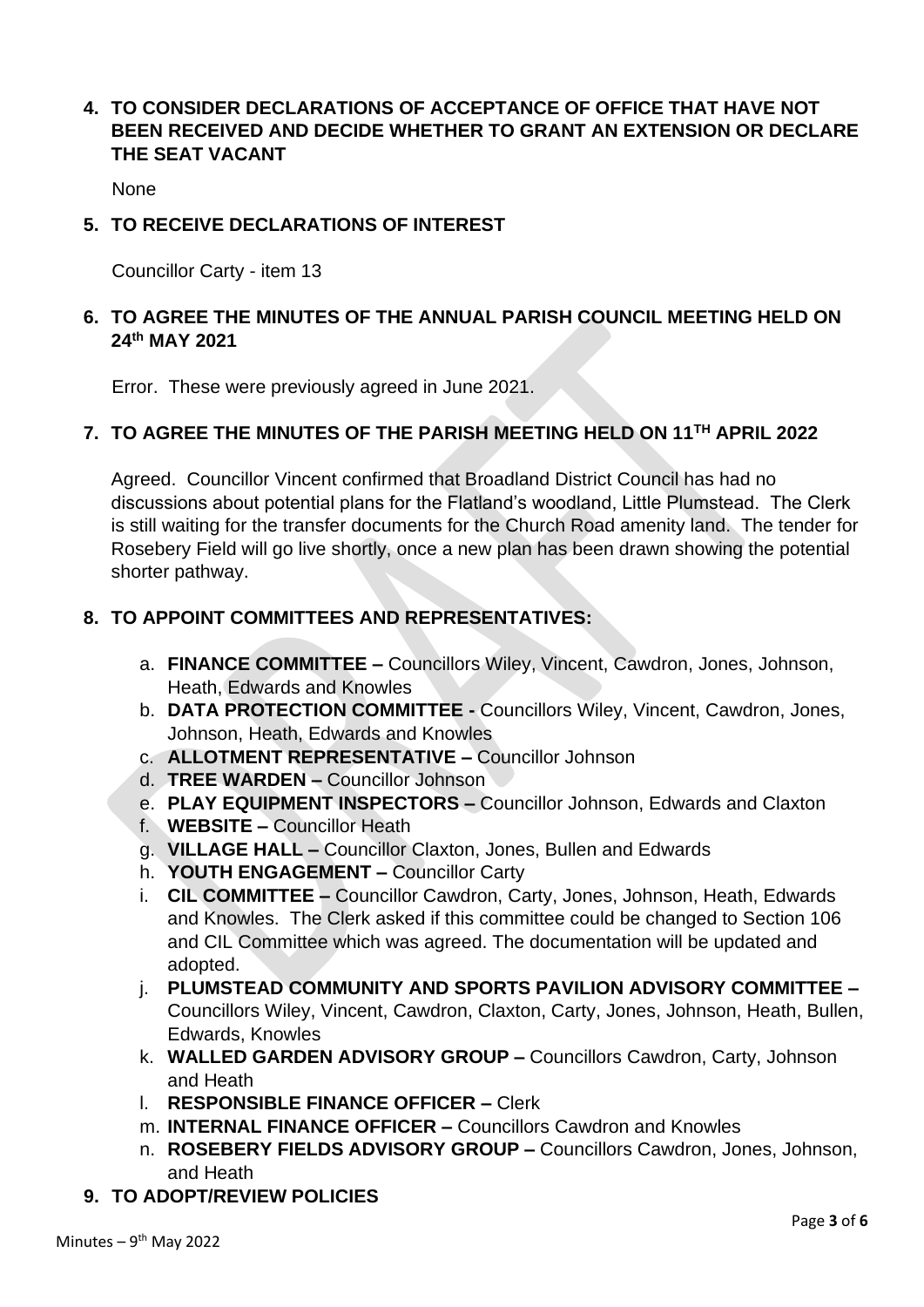- a. **FINANCIAL REGULATIONS –** Adopted
- b. **EQUAL OPPORTUNITIES POLICY –** Adopted
- c. **DISCIPLINARY AND GRIEVANCE PROCEDURE –** Adopted
- d. **EXPENSES POLICY –** Adopted
- e. **SICKNESS ABSENCE POLICY –** Adopted
- f. **GENERAL DATA PROTECTION REGULATIONS POLICY –** Adopted
- g. **PENSIONS POLICY –** Adopted
- h. **LONE WORKING POLICY –** Adopted
- i. **INTERNAL RISK ASSESSMENT –** Adopted
- j. **STANDING ORDERS –** Adopted
- k. **PLANNING APPLICATION POLICY –** Adopted

## **10.TO RECEIVE CORRESPONDENCE**

- a. Rough Sleeper Count  $30<sup>th</sup>$   $31<sup>st</sup>$  May None known but please do report if anyone knowns of someone.
- b. Flatlands Removal of dog bins Flatlands confirmed that the dog bins were removed as they were installed illegally.
- c. Town and Parish Forum July 2022 Agenda to follow.
- d. Graffiti Great and Little Plumstead Unfortunately the play area and bus shelter in Great Plumstead and the bus shelter in Little Plumstead were graffitied. The Councillors asked the Clerk to gather in some quotes for the removal of the graffiti.
- e. Broadland District Council Public Space Protection Order Broadland are consulting on a proposal to re-make a public space protection order which will require the person in control of a dog to clean up after it fouls and this will apply to everyone. All comments to be received by 17<sup>th</sup> June 2022.
- f. Church Carpark (The Glade), Little Plumstead Items raised by parishioner remnants of old fence, green post, buddleias and vegetation needing cutting back, debris to be removed, church wall in bad state of repair, raised concrete blocks. Councillor Vincent discussed these in is report earlier in the meeting.

# **11.TO CONSIDER PLANNING APPLICATIONS**

The Parish Council made the following comments on planning applications:

| 20220669 | 7 Astley Road, Little<br>Plumstead         | Demolish existing single storey side<br>extension & erection of two-storey<br>side & rear extensions. Demolish<br>existing porch & erection of an<br>enlarged porch | No objections.                                                                                                                      |
|----------|--------------------------------------------|---------------------------------------------------------------------------------------------------------------------------------------------------------------------|-------------------------------------------------------------------------------------------------------------------------------------|
| 20220666 | 3 Broad Lane, Great<br>Plumstead           | Single storey extensions to side and<br>rear. Loft conversion                                                                                                       | Amendment to plans<br>has been received, to<br>be considered before<br>comments submitted.                                          |
| 20220677 | 10 Witton Lane,<br><b>Little Plumstead</b> | Single storey side and rear extension.<br>Erection of front porch                                                                                                   | The drawings included<br>are unclear.<br>We note that the<br>extensions do not<br>appear to take account<br>of disabled provisions. |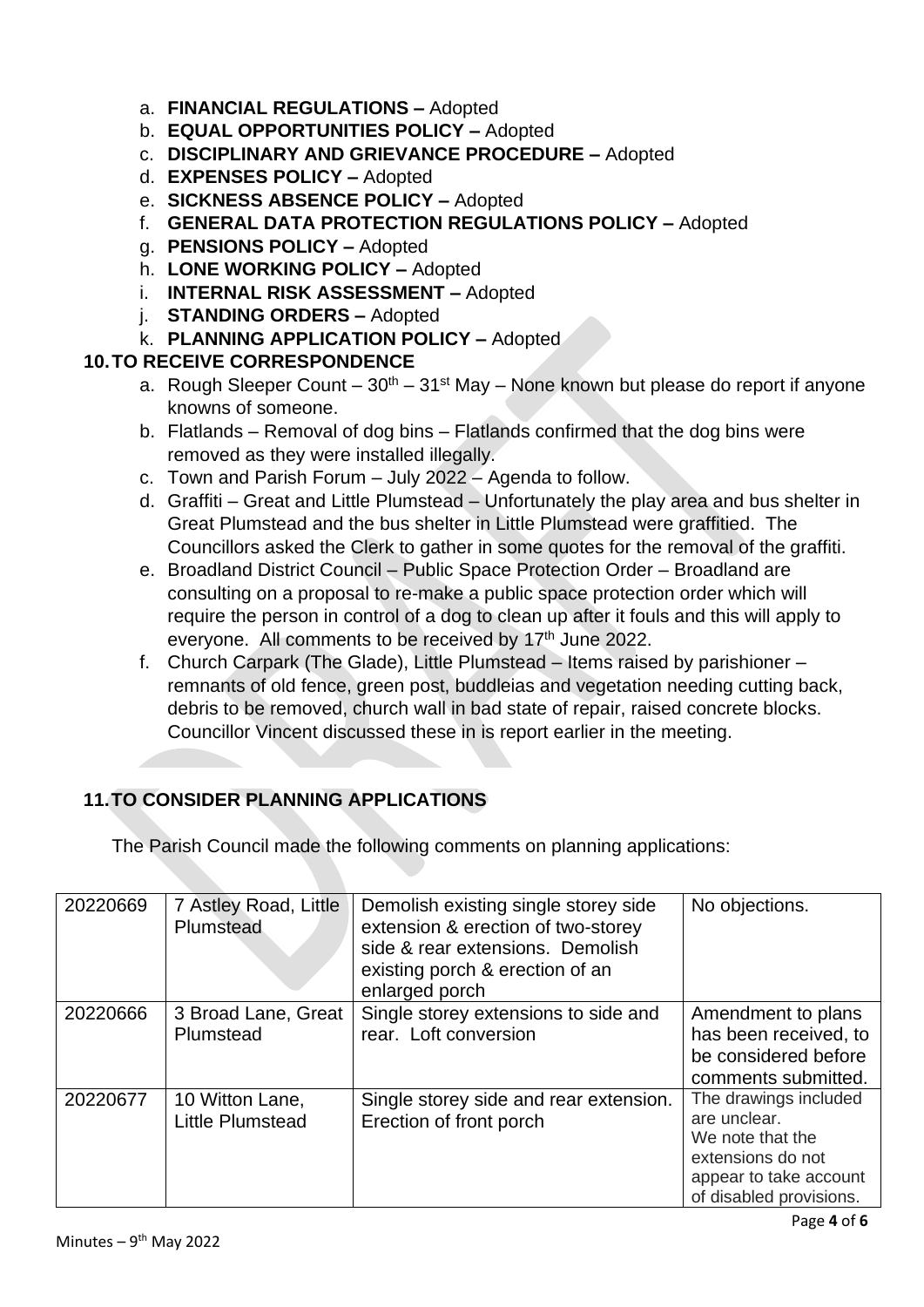|          |                                            |                                                                                                                                     | There does not appear<br>to be any energy<br>improvements included<br>in the project.                                                                                                                                                                                                                                                                                                                                                                              |
|----------|--------------------------------------------|-------------------------------------------------------------------------------------------------------------------------------------|--------------------------------------------------------------------------------------------------------------------------------------------------------------------------------------------------------------------------------------------------------------------------------------------------------------------------------------------------------------------------------------------------------------------------------------------------------------------|
| 20220519 | Greenways, 5 South<br>Walk, Thorpe End     | Demolition of existing dwelling and<br>erection of replacement dwelling<br>(revised application of planning<br>permission 20160282) | The massing is<br>significantly greater but<br>the neighbouring<br>property at No 6 has<br>similar.<br>The area is a<br>conservation area - is<br>the removal of all<br>garden at the front of<br>the property for parking<br>acceptable?<br>We question the<br>following answers on<br>the application:<br>- Under Trees and<br>Hedges Adjacent -<br>should be yes not no.<br>- Under Foul Drainage,<br>Connection to existing<br>system should be yes<br>not no. |
| 20220587 | 20 Astley Road,<br><b>Little Plumstead</b> | Erection of front porch.                                                                                                            | No objection                                                                                                                                                                                                                                                                                                                                                                                                                                                       |

# **12.TO DISCUSS PARISH PROJECTS**

# a. **GREAT PLUMSTEAD RECREATIONAL AREA PROJECT UPDATE**

We are arranging a meeting date of the 26<sup>th</sup> May 2022 to meet with the Architects. This application will not be affected by the nutrient neutrality issues which are a cause of concern at the moment as the site does not contain any overnight accommodation. The Councillors asked if we could have the architect's presentation prior to the meeting so that this can be discussed beforehand and also circulated to the Scouts and Bowls Club to gather in their comments on the current design.

b. **TO AGREE THE LOCATIONS OF THE WHITE GATES IN THE PARISH**  We have now received the final costings for the installation of white gates around the parish to try and help with traffic calming. Highways have asked whether we would like the gates to be positioned on Norwich Road or Salhouse Road (the Brick Kiln end) and it was decided that the Salhouse Road location was preferable as the road was having speeding issues. The cost of the whole project will be £4881.25 which includes 5 locations at Plumstead Road (Dussindale end), Green Lane, Plumstead Road (Little Plumstead end), Salhouse Road (Great Plumstead end), Salhouse Road (Brick Kiln end).

### **13.TO DISCUSS THE OUTBUILDING PROJECT AT THE WALLED GARDEN**

Councillor Wiley suggested that the Parish Council could do the external works to the block which would include the toilet block new door and the new windows but the internal works